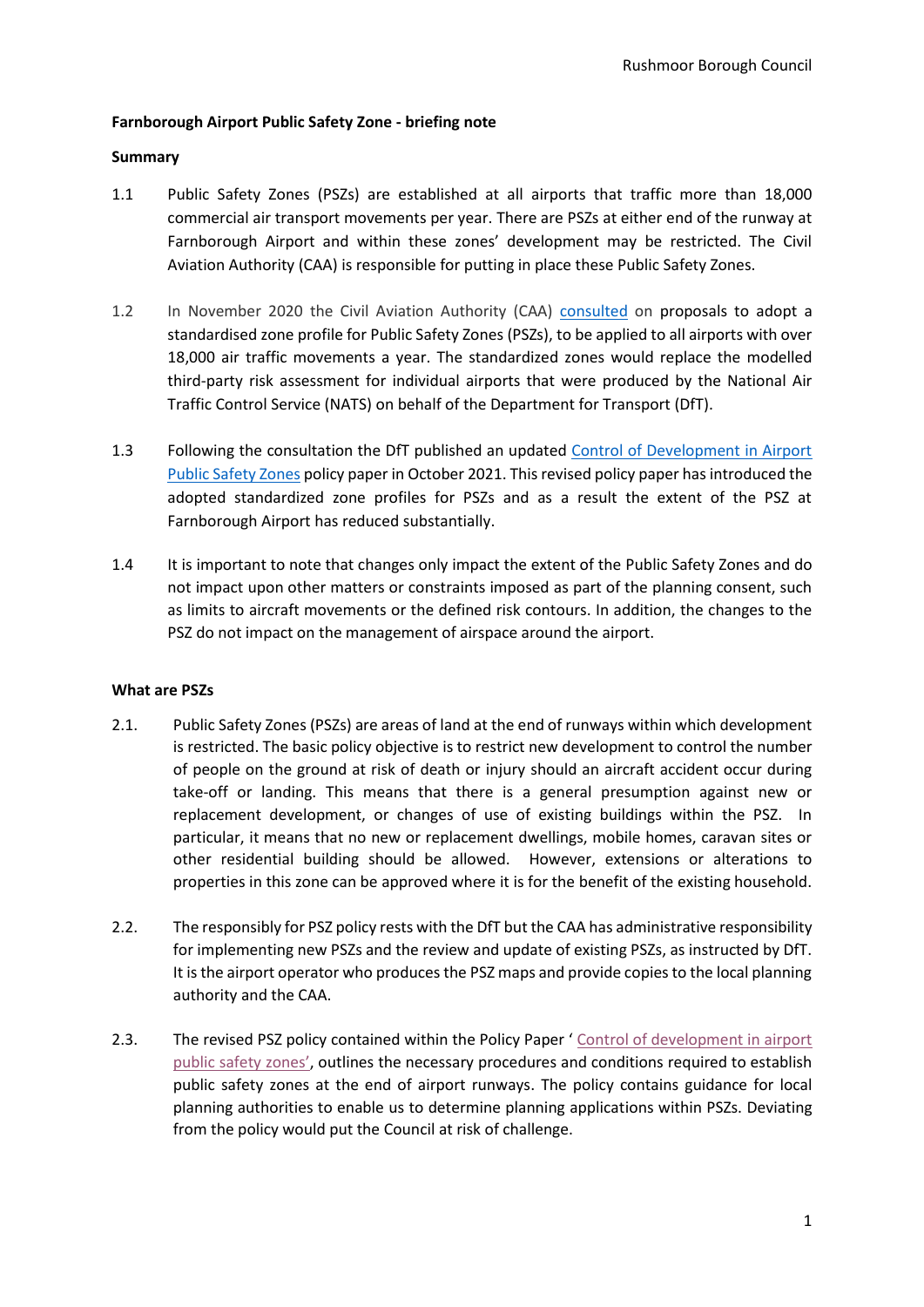### **Superseded PSZ policy – based on modelled third-party risk assessment**

- 3.1. Up to October 2021, PSZs were defined using NATS computer-based individual risk modelling, specific for each airport of significance. This modelling looked at three main factors:
	- Crash frequency;
	- Crash location;
	- Crash consequence
- 3.2 PSZs were based on the risk to an individual on the ground from an aircraft accident over a year. The modelling used historic aircraft accident data from around the world<sup>1</sup>, together with details of what the traffic forecasts and likely aircraft mix would be at the airport in 15 years' time, to derive the contour maps.
- 3.3 At Farnborough Airport, these forecasts were based on 50,000 annual business movements, which included the 1,500 permitted between 50-80 tonnes, together with a number of flying club and diplomatic movements.
- 3.4 There was an outer zone, the 1 in 100,000 risk contour (shown in red in Figure 1), and an inner one based on the 1 in 10,000 risk contour (shown in blue). Most of the inner contour was contained within the boundary of the airport. The small part that extended over the boundary did not contain any residential premises.
- 3.5 It was Government policy that PSZs would be updated approximately every seven years to make sure that the contours were based on the most reliable data available<sup>2</sup>.



**Figure 1 – Former PSZ boundaries at Farnborough Airport**

 $1$  Use of worldwide aircraft accident data meant that the level of risk was likely overestimated. If the modelling only used data on aircraft accidents in Europe and North America, where there are fewer accidents than in some other parts of the world, the level of risk assessed is likely to have been lower. However, It is also likely that there would not be enough data in the model to make a reasonably reliable risk assessment, hence the need to use worldwide data.

 $2$  It should be noted that in the event that there were no planning proposals to change the pattern, nature and/or number of movements at Farnborough Airport, these 7 yearly updates would have led to the PSZs and the 3<sup>rd</sup> Party risk contours defined in the 2011 planning consent deviating from each other over time in terms of size and extent.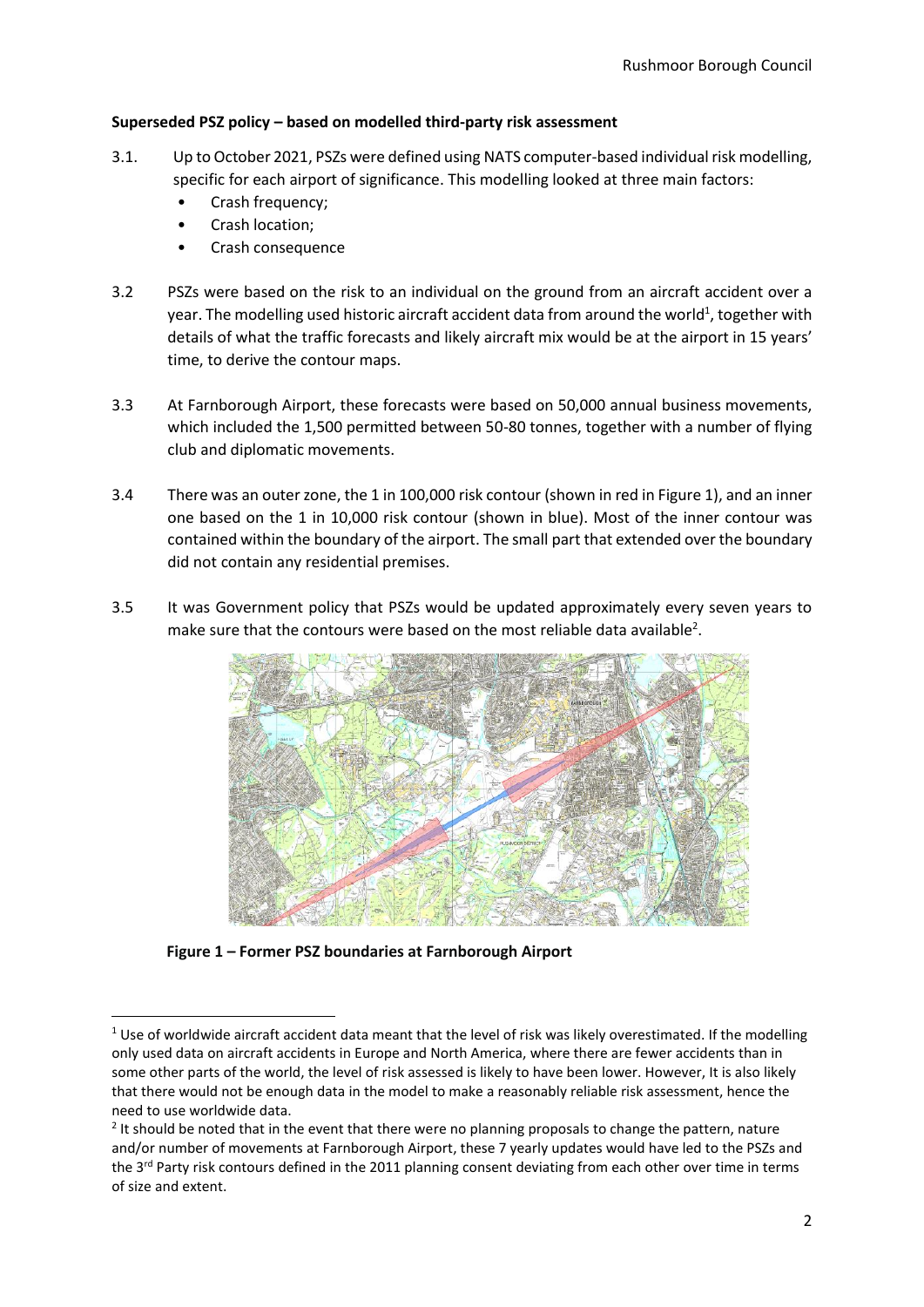### **New PSZ policy – standardised zones**

- 4.1 Following the publication of the Department for Transports updated Control of Development [in Airport Public Safety Zones,](https://www.gov.uk/government/publications/control-of-development-in-airport-public-safety-zones) the method for calculating the extent of PSZs has been changed. Standardised shapes now replace the risk-based model profiles at all airports with more than 18,000 commercial air transport movements per year. They comprise an outer boundary, now called the Public Safety Controlled Zone (PSCZ) and an inner, higher risk zone, called the Public Safety Restricted Zone (PSRZ).
- 4.2 The size of the Public Safety Restricted Zone (PSRZ) is the same for all airports with more than 18,000 movements:
	- Length has been set at 500 metres from the landing threshold
	- Width has been set as 75 metres either side of the runway centerline
- 4.3 For an aerodrome with more than 18,000 ATMs but fewer than 45,000 commercial ATMs per year, the Public Safety Controlled Zone (PSCZ) is as such:
	- Length has been set at 1,000 metres from the landing threshold.
	- Width has been set as 140 metres either side of the runway centreline
- 4.4 For an aerodrome with greater than 45,000 commercial ATMs, the PSCZ follows the same lateral plan but extends to 1,500 metres.
	- Length has been set at 1,500 metres from the landing threshold.
	- Width has been set as 140 metres either side of the runway centreline
- 4.5 The standardised shape that replaces the risk-based model profile has been defined using the latest data on accidents shown to be located outside the aerodrome boundary. The CAA advise that the revised policy is designed to simplify the PSZ process and shift the focus of resources from development of PSZ maps, to monitoring activity within the PSZ itself. As such, while the PSZ is not bespoke to each airport, the CAA believe it is an appropriate response to meeting this policy aim, while taking into account advances in aviation safety, which have resulted in an overall reduction in the likelihood of an accident occurring around the end of a runway. The resultant shape of a PSZ is that of an elongated isosceles triangle. The policy will be reviewed on a 10-year basis using the latest accident data from industry sources.

# **The PSZ changes at Farnborough Airport**

- 5.1 Based on the planning consent for up to 50,000 annual movements at Farnborough Airport the dimensions of the two PSZs that now apply are:
	- Public Safety Restricted Zone (PSRZ) (marked out in blue in Figures 2 and 3).
		- o Length has been set at 500 metres from the landing threshold
		- o Width has been set as 75 metres either side of the runway centerline
	- Public Safety Controlled Zone (PSCZ) (marked out in red in Figures 2 and 3).
		- o Length has been set at 1,500 metres from the landing threshold.
		- o Width has been set as 140 metres either side of the runway centreline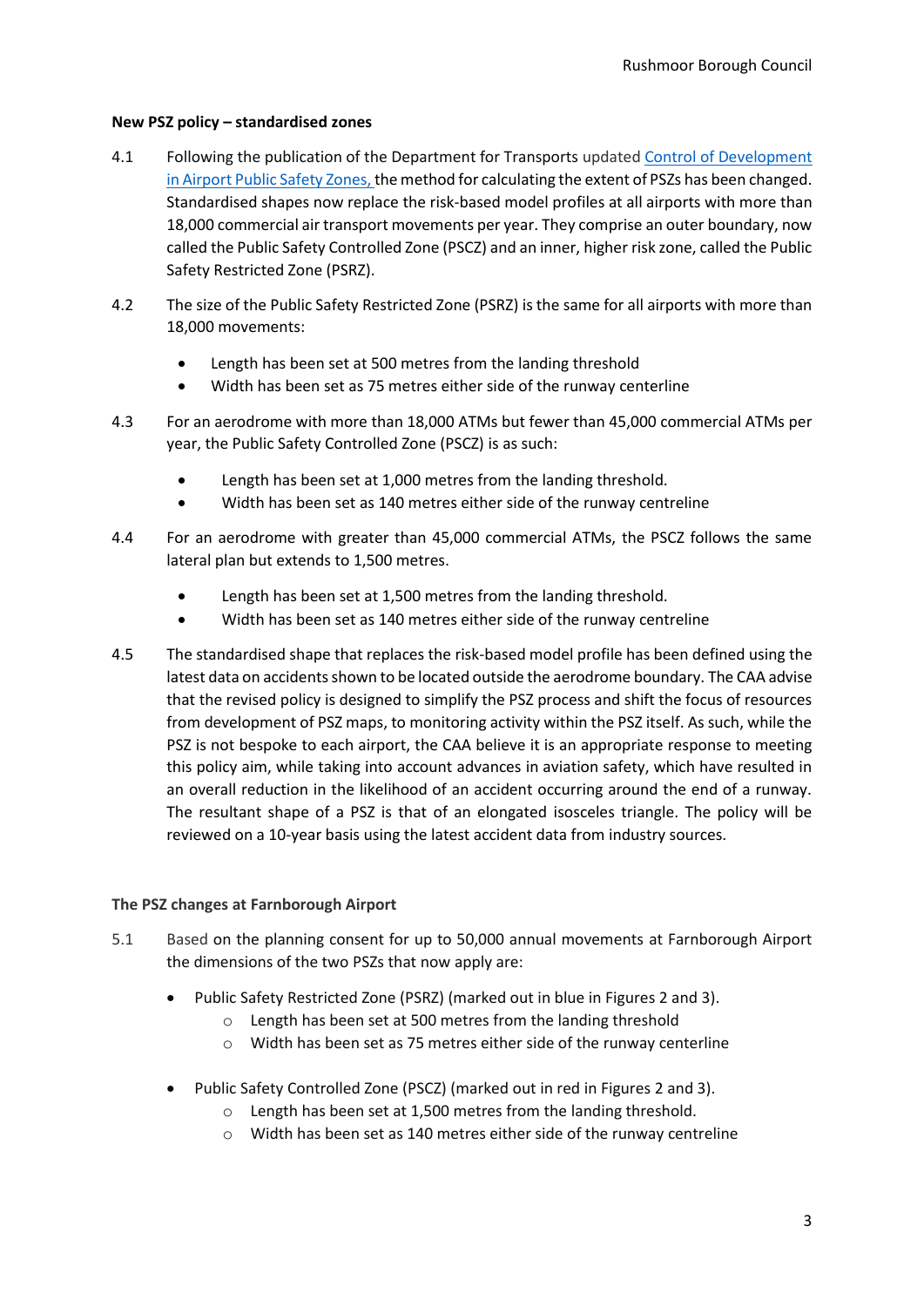Figures 2 and 3 show the extent of the revised PSZs for runways 24 and 06 respectively. The revised Public Safety Zones issued to the Council by Farnborough Airport can be found on our website at: [https://www.rushmoor.gov.uk/planning-and-building-control/farnborough](https://www.rushmoor.gov.uk/planning-and-building-control/farnborough-airport/public-safety-zones/)[airport/public-safety-zones/](https://www.rushmoor.gov.uk/planning-and-building-control/farnborough-airport/public-safety-zones/)



**Figure 2 – new PSZ boundaries for Farnborough Airport Runway 24**



**Figure 3 – new PSZs boundaries for Farnborough Airport Runway 06**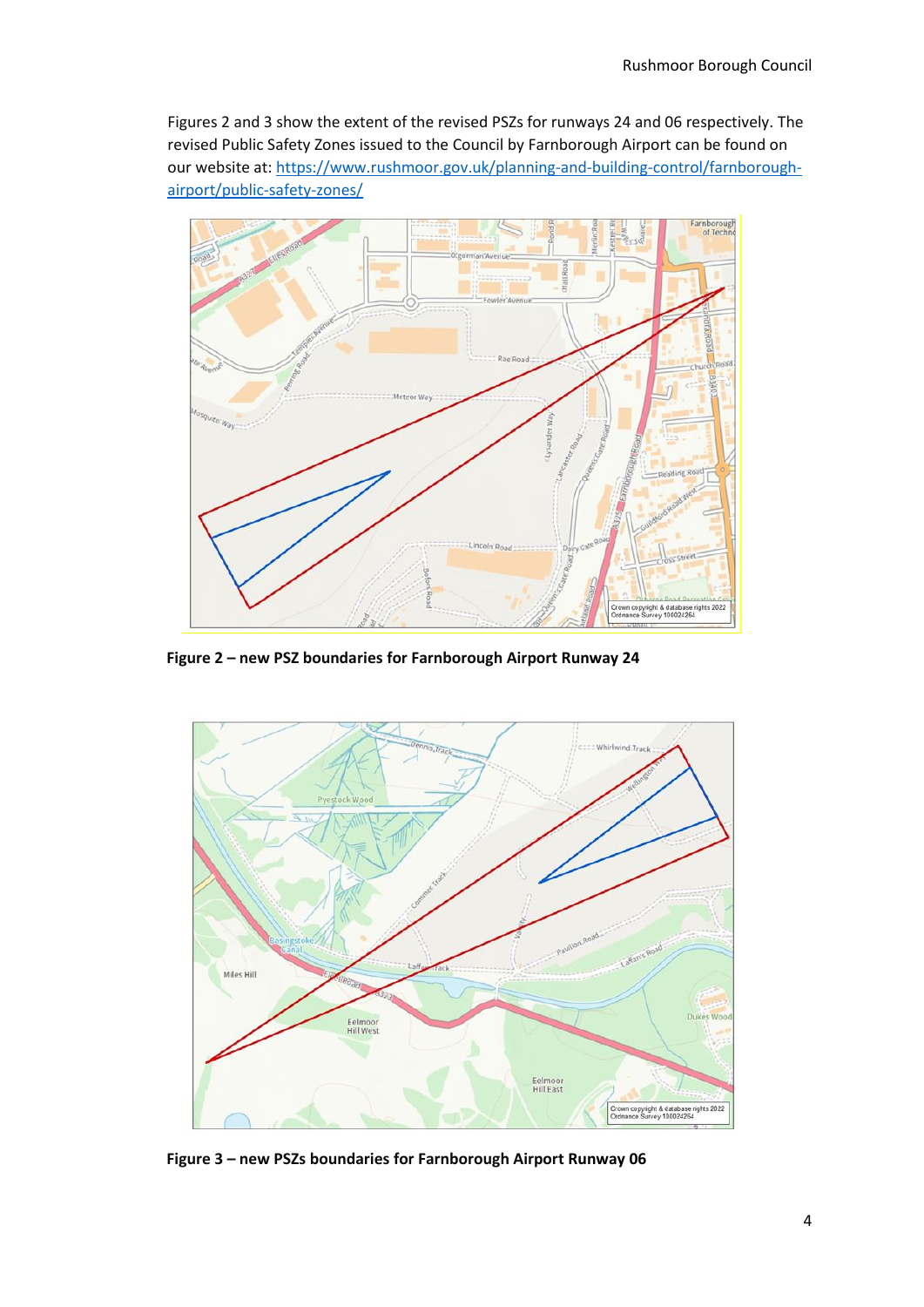#### **PSZs and risk contours defined in the 2011 planning consent**

- 6.1 PSZs are used to control development close to existing airports. They were never intended to be used to address circumstances where a new airport, or significant development at an existing airport, is proposed. As part of any such application, the local planning authority needs to consider the level of risk to which areas of existing development will be exposed and weigh this in the balance with other considerations. Given that there is no formal national policy that deals explicitly with safety when a new airport, or significant development at an existing airport, is proposed, the Council have historically applied the general principles on which PSZs were based (airport specific individual risk contour modelling) as an appropriate method for determining the level of risk associated with proposals to increase business aviation flying at Farnborough Airport.
- 6.2 This approach was originally informed by comments made by the Inspector at the Rushmoor Local Plan Review 1996-2011 examination, who concluded that the issues of risk to third parties should be addressed by reference to a constraint on the geographic extent of the 1:10,000 risk contour sourced from the PSZs in place at the time.
- 6.3 This approach was further endorsed by the Inspector at the planning appeal into the 2009 planning application to increase the number of annual business aviation flight movements to 50,000, who considered that, in the absence of a national policy, the extent and nature of development covered by the PSZs in place at the time (based on individual risk contours) could be taken as a rough proxy for the quantum of third party risk.
- 6.4 The recently adopted Rushmoor Local Plan (February 2019) contains detailed policy for future development at Farnborough Airport, and includes Policy SP4.4 that deals specifically with safety that refers to annual risk contours.
- 6.5 Given that there is no national policy that deals with third party risk in relation to development at airports, and that PSZs are no longer defined using Third-Party Risk modelling methodology, as part of the Council's consultation response to the DfT, the Council requested the publication of further guidance on how third party risk should be considered at airports as part of the land use planning regime. No formal guidance has yet been provided. The Rushmoor Local Plan (para 7.129) provides commentary on what would be expected from the applicant in the event of a planning proposal to change the pattern, nature and/or number of movements at Farnborough Airport:

*The Council will consult the Civil Aviation Authority and the Health and Safety Executive on any proposals to change the pattern, nature and/or number of movements. It will require the applicant to submit an independent risk assessment of the implications of the changes for the 1:10,000 and 1:100,000 individual risk contours against the baseline set in Policy SP4.4 in support of any such proposals. Modelling will be based on the best available information at the time of an application and undertaken using a recognised methodology in accordance with best practice.*

# **What hasn't changed**

7.1 The recently published guidance only effects how PSZ boundaries are defined, and does not affect any aspects of the airport planning consent such as annual flight movement limits or limits on the types of aircraft that can operate (e.g. weight limits). The status of these revised